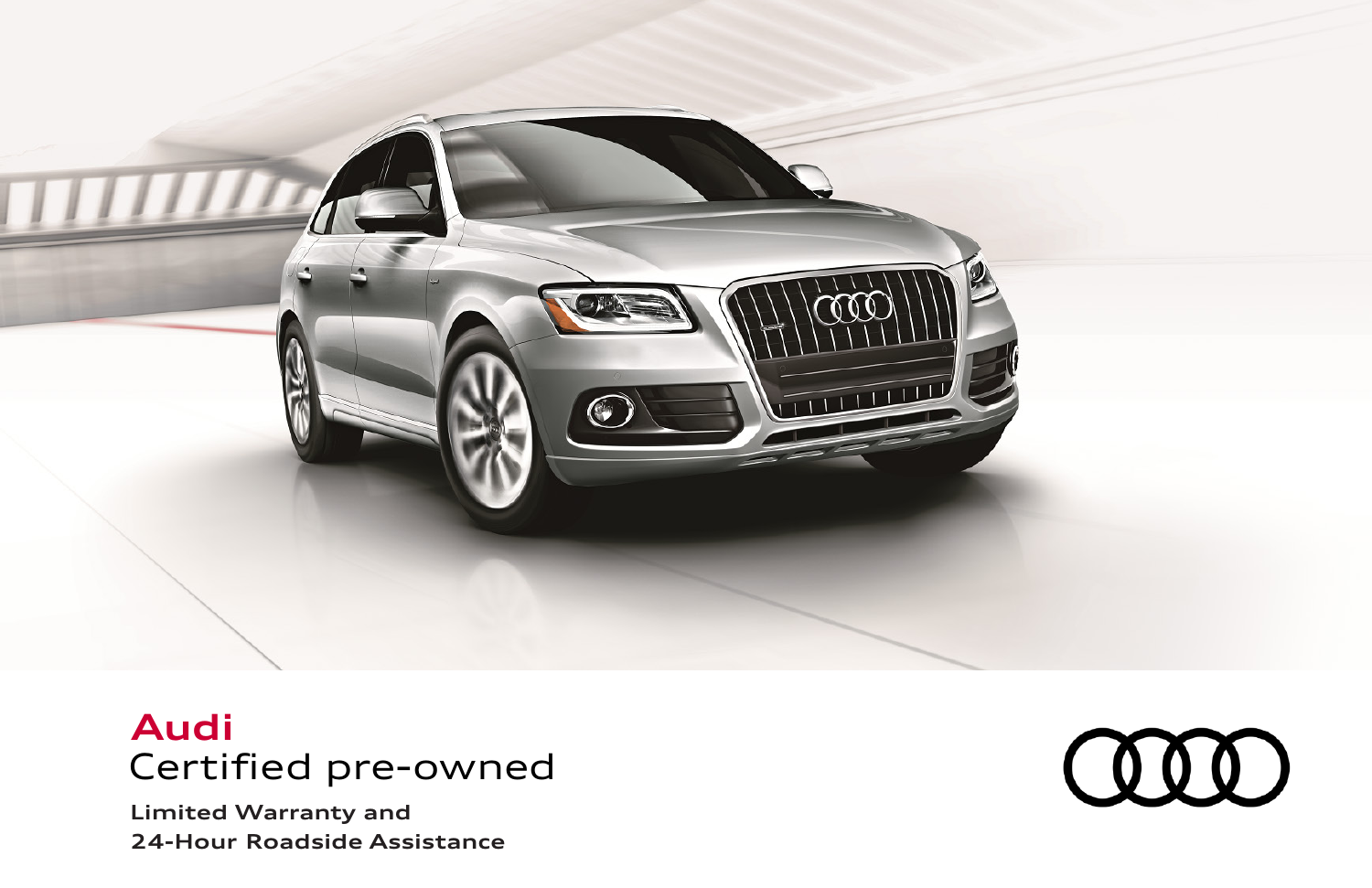### **Congratulations. You found a smarter way to drive an absolutely brilliant car.**

### <span id="page-1-0"></span>**Contents**

**1**

- [1 Introduction](#page-1-0)
- [2 Audi CPO Owner Information](#page-2-0)
- [3 CPO Limited Warranty](#page-3-0)
- 4 Terms [CPO Limited Warranty](#page-4-0)
- [5 What is](#page-5-0) Covered?
- [6 What is Not Covered?](#page-6-0)
- [8 Exclusions, Warrantor & Transfers](#page-8-0)
- 9 24-Hour Roadside Assistance
- [10 Recall / Service Campaign Lookup &](#page-10-0)  Audi USA®

**Welcome to the family of Audi owners. If you're continuing your relationship with us, then you already know the benefits of owning a car that seamlessly blends performance, design, technology and safety. If you're new to Audi, we assure you you're in for a special experience.**

**To offer confidence in your purchase, we've taken the initiative to cover three of the most important considerations in any automobile purchase:**

**Vehicle History Report.** A vehicle history report is obtained to identify and exclude any vehicle that does not meet Audi Certified pre-owned (CPO) standards.

**300+ Point Inspection and Certification Process**. This rigorous process thoroughly examines the interior, exterior, engine compartment, under the vehicle, and includes a comprehensive road test. We are thorough. **2**

**Warranty.** Audi Certified pre-owned vehicles purchased on or after May 1, 2018 include the Audi Certified Pre-owned Limited Warranty, which has no mileage limitations. The coverage period depends on whether any Audi New Vehicle Limited Warranty coverage remains at the time purchase. **3**

If coverage remains under the Audi New Vehicle Limited Warranty (4 years/50,000 miles, whichever comes first) at the time of purchase, the New Vehicle Limited Warranty continues to provide coverage until its expiration. Upon expiration of the New Vehicle Limited Warranty, the Audi Certified Pre-owned Limited Warranty takes over and continues until 5 years from the vehicle's original in-service date, regardless of miles.

If there is no remaining Audi New Vehicle Limited Warranty coverage at the time of purchase, the Audi Certified preowned Limited Warranty coverage period begins immediately and continues for 12 months, regardless of miles. Also included are the balance of any Audi Care Pre-Paid Scheduled Maintenance, $1$  the balance of the vehicle's 12-year Limited Warranty against Corrosion Perforation,<sup>2</sup> regardless of mileage, a complimentary service loaner,<sup>3</sup> 24-Hour Roadside Assistance<sup>4</sup> and Audi Customer Experience support. The Audi Certified pre-owned Limited Warranty<sup>5</sup> coverage is also transferable from the original owner of the CPO vehicle to a subsequent private owner.

#### **Disclaimers:**

**1**

- 1 If there is remaining Audi Care coverage at the time of Certified pre-owned purchase, the Audi CPO vehicle may benefit from the remainder of Prepaid Scheduled Maintenance. For Audi R8 vehicles, an authorized Audi dealer with the designation Audi R8 Certified Point or Audi R8 Service Point must perform these services. For Audi Q5 hybrid components an authorized Audi dealer with the designation Audi Q5 hybrid certified dealer must perform these services. For Audi A3 e-tron an authorized Audi dealer with the designation Audi A3 e-tron dealer must perform these services. See dealer for details, visit audiusa.com/certified-pre-owned or call 1.800.FOR.AUDI. Audi Care plans are not transferable from vehicle to vehicle, except when authorized by Audi of America. Audi Care coverage stays with the VIN and can be utilized by subsequent owners. (California - Audi Care plans are refundable in the State of California. In the event that a refund claim is made for unused portions of coverage, the plan coverage will be removed from the vehicle and the subsequent owner must purchase another Audi Care plan in order to reinstate coverage. Audi Care plans are not transferable to subsequent vehicles by the same owner. See your dealer for any questions regarding this program.)
- 2 See dealer for details, visit audiusa.com/certified-pre-owned or call 1.800.FOR.AUDI (1.800.367.2834).
- 3 Only at participating dealers.
- 4 Roadside Assistance provided by third party.
- 5 Audi Certified pre-owned Limited Warranty is transferable, see pg. 8 for details.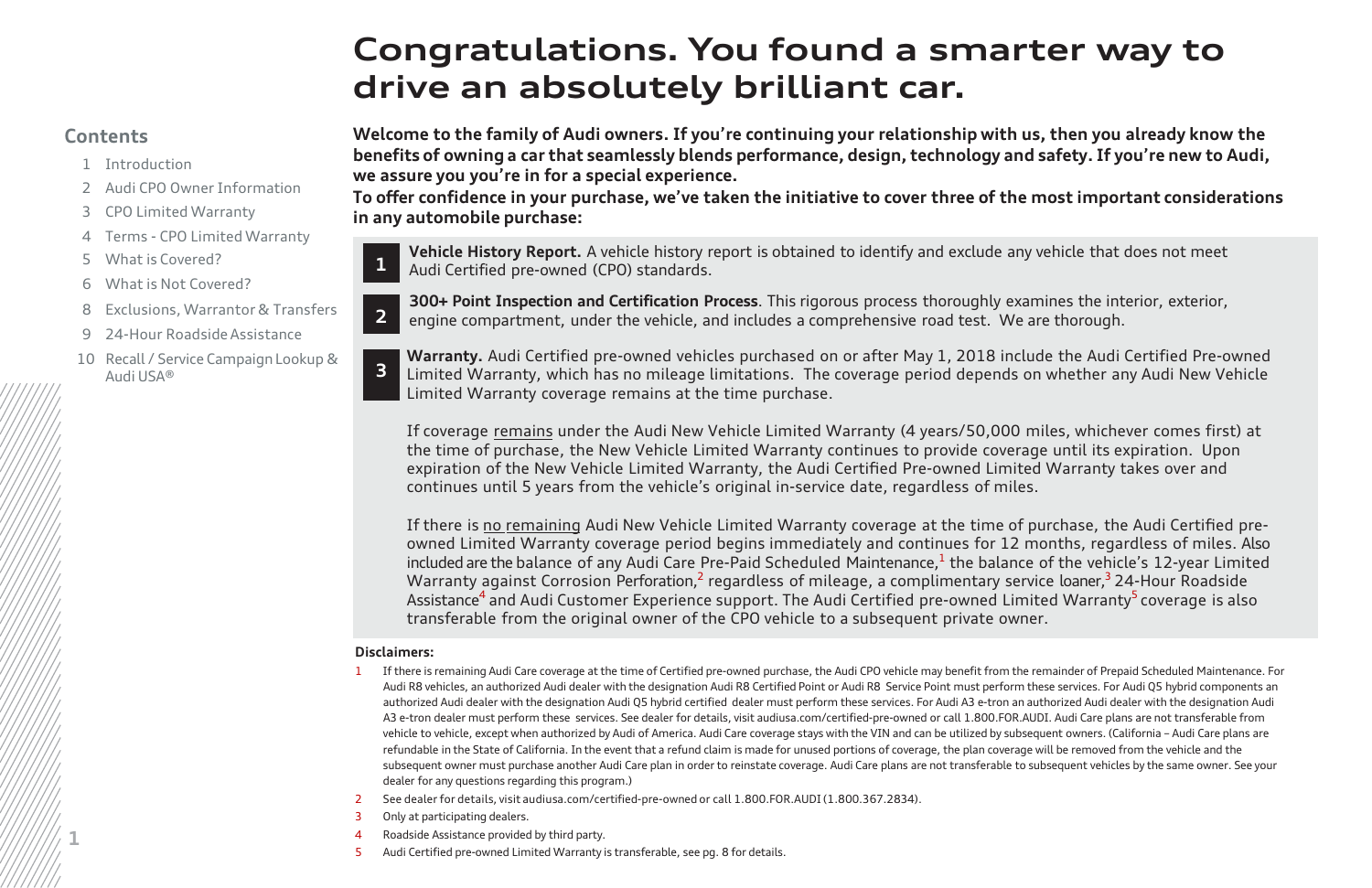## <span id="page-2-0"></span>**Audi Certified pre-owned Owner Information**

| (Please print clearly) |  |
|------------------------|--|
|                        |  |

| <b>Name of Purchaser:</b>           |        |                                   |  |
|-------------------------------------|--------|-----------------------------------|--|
| VIN:                                |        | Audi Model:                       |  |
| <b>Street Address:</b>              |        |                                   |  |
| City:                               | State: | <b>ZIP Code:</b>                  |  |
| <b>New Vehicle In-Service Date:</b> |        | <b>CPO Vehicle Delivery Date:</b> |  |

**The terms and conditions of the Certified pre-owned Limited Warranty covering your Audi are printed inside this warrantybooklet.**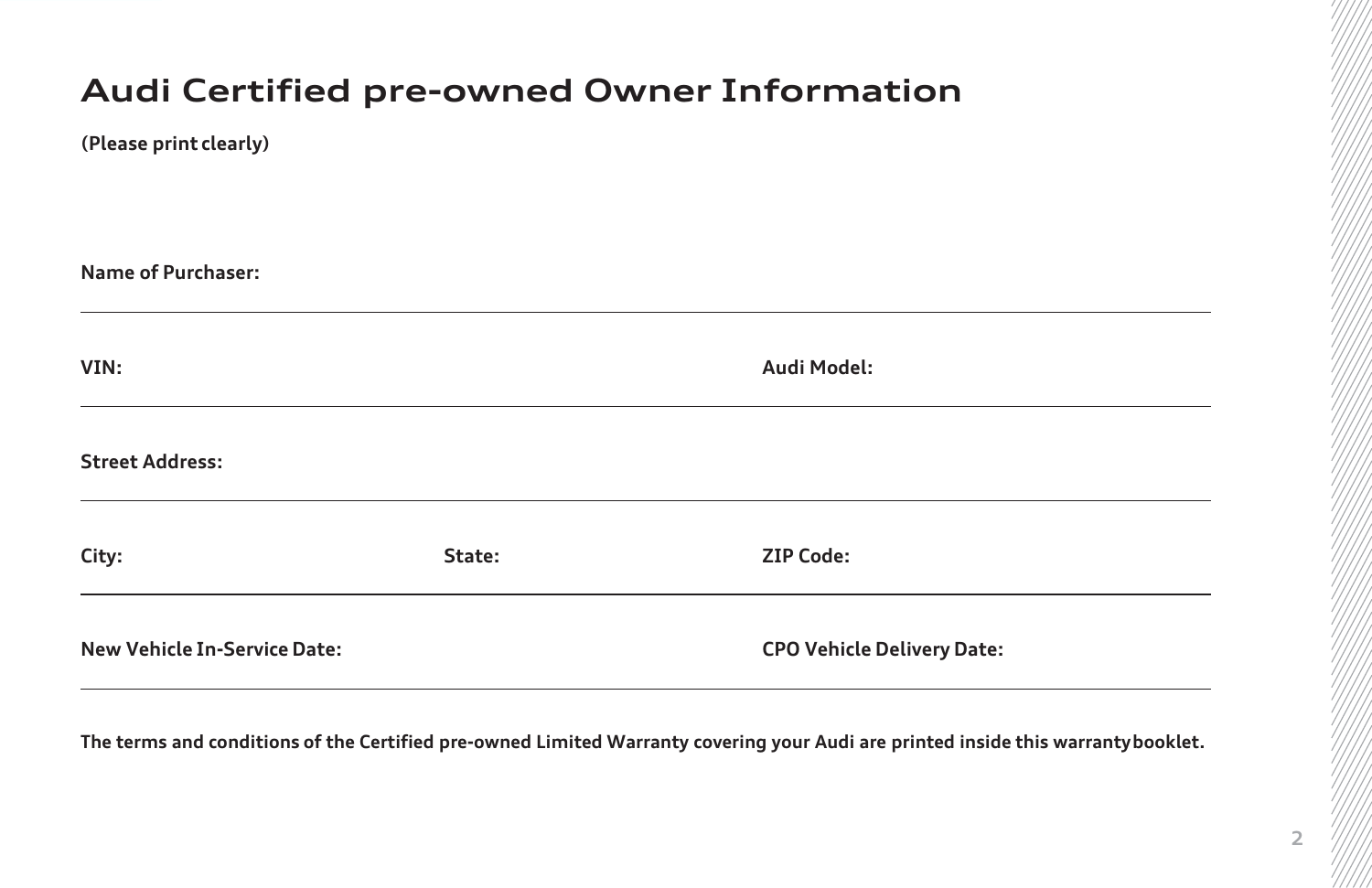### <span id="page-3-0"></span>**Certified pre-owned Limited Warranty**

### **Warranty period:**

The Audi Certified pre-owned Limited Warranty is extremely comprehensive; however, it is not an extension of the original 4-year/50,000-mile Audi New Vehicle Limited Warranty. The Audi Certified pre-owned Limited Warranty is only effective when the Audi New Vehicle Limited Warranty expires, and the coverage it provides is different from the New Vehicle LimitedWarranty.

If coverage remains under the Audi New Vehicle Limited Warranty (4 years/50,000 miles, whichever comes first) at the time of purchase, the New Vehicle Limited Warranty continues to provide coverage until its expiration. Upon expiration of the New Vehicle Limited Warranty, the Audi Certified Pre-owned Limited Warranty takes over and continues until 5 years from the vehicle's original in-service date, regardless of miles.

If there is no remaining Audi New Vehicle Limited Warranty coverage at the time of purchase, the Audi Certified pre-owned Limited Warranty coverage period begins immediately and continues for 12 months, regardless of miles.

**Audi R8 limited warranty coverage:** To ensure that all Audi R8 repairs and services are performed properly, all repair and service work must be performed at an authorized Audi dealer with the designation Audi R8 Certified Point or Audi R8 Service Point. Due to the specialized tools, equipment, and technical training necessary to perform services and repairs, your Audi limited warranties do not cover service, repair, or any damage resulting from service or repair performed at a facility that is not an authorized Audi R8 Certified Point or Audi R8 Service Point.

**Audi Q5 hybrid limited warranty coverage:** To ensure that all Audi Q5 hybrid component repairs and services are performed properly, all repair and service work on the hybrid components must be performed at an Audi Q5 hybrid certified dealer. To locate an Audi Q5 hybrid certified dealer near you, please refer to [http://www.audiusa.com,](http://www.audiusa.com/) or contact the Audi Customer Experience Center at 1.800.822.2834. Due to the specialized tools, equipment, and technical training necessary to perform services and repairs, your Audi warranties do not cover service, repair, or any damage resulting from services or repairs performed at a facility that is not an Audi Q5 hybrid certified dealer.

**Audi A3 e-tron limited warranty coverage:** To ensure that all Audi A3-etron high voltage component repairs and services are performed properly, all repair and service work on the high voltage components must be performed at an Audi A3 e-tron dealer. To locate an Audi A3 e-tron hybrid dealer near you, please refer to [http://www.audiusa.com,](http://www.audiusa.com/) or contact the Audi Customer Experience Center at 1.844.573.8766. Due to the specialized tools, equipment, and technical training necessary to perform services and repairs, your Audi warranties do not cover service, repair, or any damage resulting from services or repairs performed at a facility that is not an Audi A3 e-tron dealer.

Audi participates in BBB AUTO LINE, a mediation/arbitration program administered by the Council of Better Business Bureaus. If you have a problem arising under any Audi written warranty, we request that you bring it to Audi's attention. If we are unable to resolve it, you may file a claim with BBB AUTO LINE. To file a claim with BBB AUTO LINE, call 1.800.955.5100. There is no charge for the call. You are required to use the BBB AUTO LINE program before asserting in court any presumption set forth in California Civil Code Section 1793.22, and before pursuing any legal remedy under 15 U.S.C. 2310(d) with respect to the Certified pre-owned Limited Warranty. You are not required to use BBBAUTO LINE before pursuing rights and remedies under any other State or Federal law.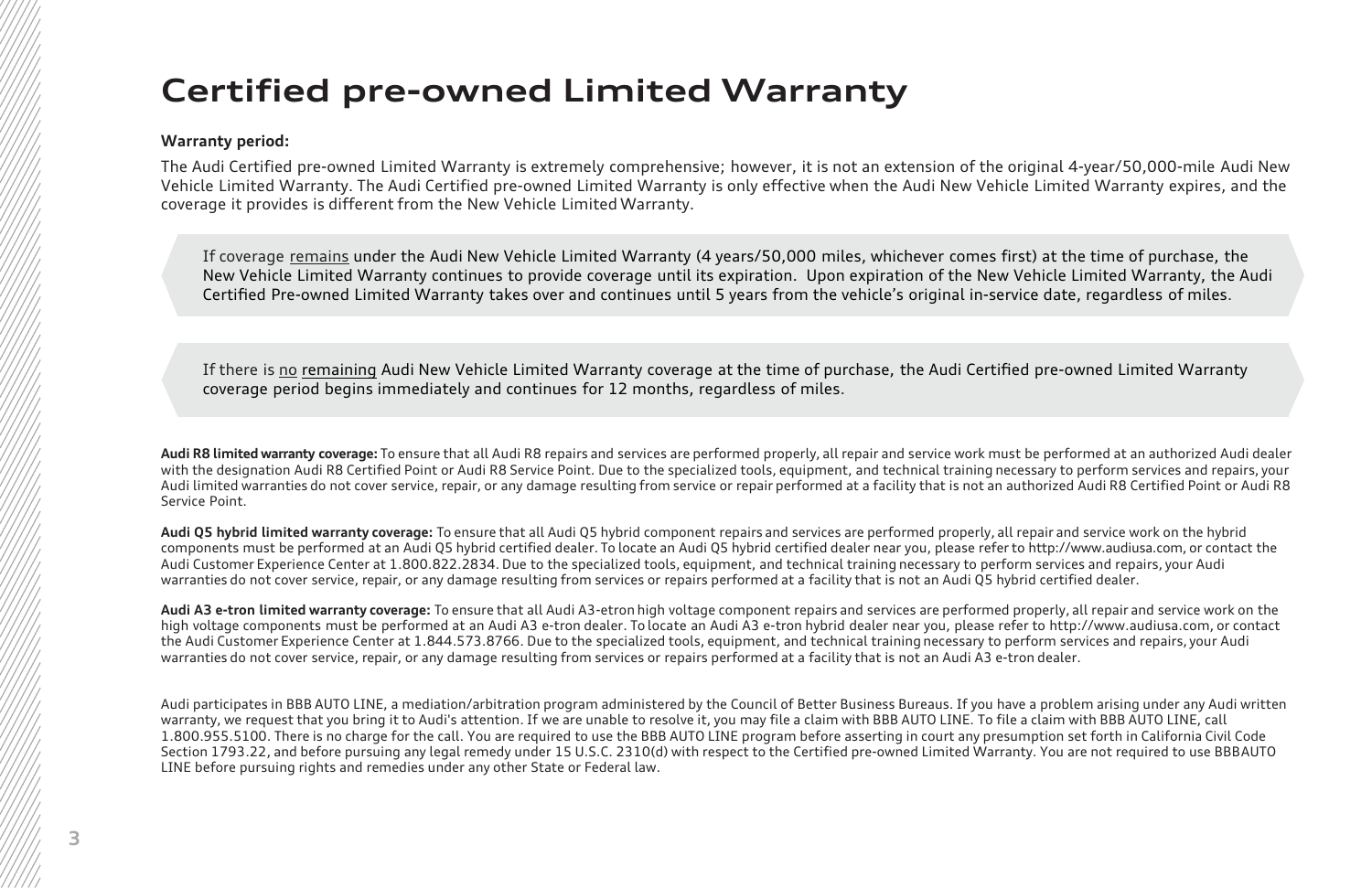## <span id="page-4-0"></span>**Terms of the Audi Certified pre-owned Limited Warranty**

#### **Warranty repair free of charge:**

Repairs under this warranty will be performed free of charge. For Audi R8 vehicles, the authorized Audi dealer must also have the designation of an Audi R8 Certified Point or Audi R8 Service Point. For Audi Q5 hybrid vehicles, hybrid component repairs must be completed at an authorized Audi dealer with the designation Audi Q5 hybrid certified dealer. For Audi A3 e-tron vehicles, high voltage component repairs must be completed at an authorized Audi dealer with the designation Audi A3 e-tron dealer.

#### **Where to go for warranty service:**

To obtain service under this limited warranty, the vehicle must be brought, upon discovery of a defect in material or workmanship, to the workshop of an authorized Audi dealer during normal business hours. Warranty repairs will be performed by an authorized Audi dealer or authorized Audi Service Center in the United States and its territories. For Audi R8 vehicles, the authorized Audi dealer must also have the designation of an Audi R8 Certified Point or Audi R8 Service Point. For Audi Q5 hybrid components, the authorized Audi dealer must also have the designation of an Audi O5 hybrid certified dealer. For Audi A3 e-tron high voltage components, the authorized Audi dealer must also be an Audi A3 e-tron certified dealer.

#### **Warranty repair while traveling in Canada:**

Warranty repair while traveling in Canada should be performed free of charge by an authorized Audi dealer. Proof of U.S. residence is required. If the authorized Audi dealer is unable to submit a claim for repairs, you may be asked to pay for the repair. On your return to the United States, present the paid receipt(s), repair order(s), and part(s) removed from your vehicle to your authorized Audi dealer, who will submit a claim on your behalf and obtain reimbursement for you.

#### **Emergency repairs:**

Emergency repairs performed by a non-Audi service facility will be reimbursed if the repair work was needed and correctly performed, and it was impossible or unreasonable under the circumstances to tow or drive your Audi vehicle to the nearest Audi dealer. The maximum reimbursement allowable is an amount equal to what it would cost if your authorized Audi dealer had completed the repair(s). Reimbursement will be considered when you submit the following items to your authorized Audi dealer: paid receipt(s), repair order(s) and the part(s) removed from your Audi vehicle.

#### **Audi R8 emergency repairs:**

Emergency repairs for the Audi R8 must be performed at an authorized Audi dealer with the designation of an Audi R8 Certified Point or Audi R8 Service Point. Contact Audi R8 Roadside Assistance to have the vehicle safely transported to the nearest Audi R8 Certified Point or Audi R8 Service Point. Please see "24-HourRoadside Assistance" section of this booklet for contact information.

#### **Audi Q5 hybrid emergency repairs:**

Emergency repairs for the Audi Q5 hybrid components must be performed at an Audi Q5 hybrid certified dealer. Contact Audi Roadside Assistanceto have the vehicle safely transported to the nearest AudiO5 hybrid certified dealer. Please see "24-Hour Roadside Assistance" section of this booklet for contact information.

#### **Audi A3 e-tron emergency repairs:**

Emergency repairs for the Audi A3 e-tron high voltage components must be performed at an Audi A3 e-tron dealer. Contact Audi Roadside Assistance to have the vehicle safely transported to the nearest Audi A3 e-tron dealer. Please see "The Audi 24-Hour Roadside Assistance Program" section of this booklet for contact information.

#### **AudiCertifiedpre-owned Limited Warranty:**

The Audi New Vehicle Limited Warranty, the Limited Warranty Against Corrosion Perforation, the Federal Emissions Warranties, and (if applicable) the TDI Extended Emissions Warranty, to the extent that they have not expired, are the only express warranties made by Audi of America. Inc. with respect to this pre-owned Audi vehicle. Any implied warranty, including and implied warranty of merchantability or warranty of fitness for a particular purpose, is limited in duration to the period of the written warranty. Some states do not allow limitations on how long an implied warranty lasts: therefore, this limitation may not apply to you. Neither Audi nor the manufacturer assumes, or authorizes any person to assume, **any other obligation or liability on its behalf.**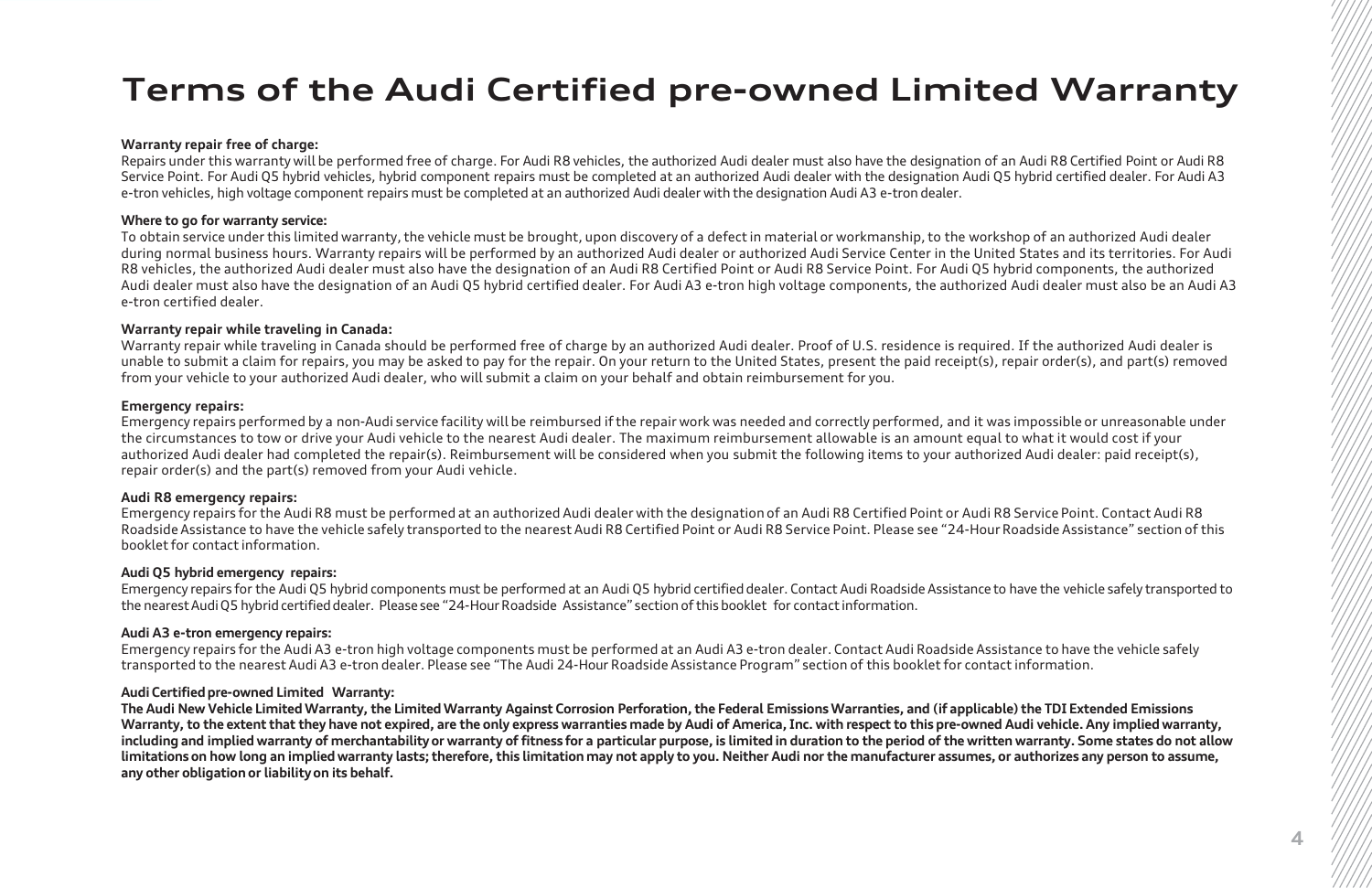### <span id="page-5-0"></span>**What is Covered?**

The following items have Audi Certified pre-owned Limited Warranty coverage on authorized repairs to correct a manufacturer's defect in materials or workmanship (i.e. a mechanical defect). This list is not inclusive. See your Audi service representative for specific items.

**Engine** - block, pistons, connecting rods, crankshaft, oil pump, flywheel (non-clutch-related failure), camshaft, timing chain/timing belts (if maintenance interval is followed), cylinder heads and their mechanical components, ECM and associated wiring.

**Cooling system** - radiator, radiator fan, expansion tank, coolant pump and impeller, actuation and indicator switches, thermostat, coolant pipes.

Fuel system - fuel tank, fuel tank cap, fuel filler, fuel pump, fuel pump relays, accumulator, fuel lines, accelerator switches and cables, intake manifold, idle air stabilizer, mass airflow sensor.

**TDI vehicles** - fuel injection systems, reductive agent components.

If there is remaining coverage from the Audi New Vehicle LimitedWarranty or applicable emissions warranties at the time of Certified pre-owned purchase, the Audi New Vehicle Limited Warranty, applicable emissions warranties, and (if applicable) the TDI Extended Emissions Warranty provide coverage on the Certified pre-owned vehicle until the expiration of those warranties. The Audi Certified pre-owned Limited Warranty provides coverage for a period of1 year or unlimited miles, not to exceed 5 years from the originalin-servicedate.

**Audi Q5 hybrid vehicles** - hybrid system components.

**Audi A3 e-tron vehicles** – high voltage system components.

Note: The high voltage battery and battery module for the Audi A3 e-tron are covered by the New Vehicle Limited Warranty for 8 years/100,000 miles, whichever occurs first from the vehicle's in-service date. Therefore these two components are not included in items covered under the Certified pre-owned Limited Warranty.

Automatic transmission - selector lever and mechanism, Tiptronic® switches and controls, transmission control module, transmission speed sensor, mounts, multifunction switch, shift lever lock and associated switches, all planetary gears and bearings, all internal clutches, all internal brake bands, ATF pump, ATF cooler transmission housing, valve body, governor, torque converter, valve body, valve body electrical.

Manual transmission - gearshift lever, gearshift block, gearshift cable, transmission housing, transmission mounts, internal shift rods, internal shift forks, main shaft, all internal bearings and bushings, all synchronize all gear sets.

Final drive - prop shafts (not CV joints or boots), prop shaft flanges, differential case, drive shaft bearings, bearing housing, differential locks, all-wheel drive internal components, speedometer gear, differential bearings, oil pump, Haldex components.

Suspension - front axle sub frame, control arm supports, control arms, wheel bearing housing, steering knuckle, front wheel hub, coil springs, stabilizer bar, stabilizer links, rear axle beam and support, stub axles, rear bearings and housings, rear springs.

Brakes - ABS hydraulic pump and lines, warning and requlating switches, ABS control unit, all ABS wiring harnesses, ABS relays, master cylinder, fluid reservoir, parking brake and all associated lever switches and cables, pressure regulators, pressure accumulators, all hydraulic lines and hoses, vacuum pump and hoses, front and rear calipers and mounts (not for seizing from corrosion), power assist vacuum/hydraulic unit.

Steering - upper and lower steering shafts, steering column, steering column adjustment mechanism, steering gear, power steering pump, all associated hydraulic hoses and pipes, all associated bearings.

Climate controls - heater control unit, heater control cables and valves, heater core, ambient sensor, fresh air controls and cables, fresh air blower, distribution ducts and outlets, all vacuum motors, a/c control unit, a associated a/c wiring, interior sensors, a/c compressor and clutch, a/c compressor relay, a/c switches and sensors, a/c receiver drier, accumulator, a/c condenser, a/c expansion valve.

**MMI**® **components, including:** MultimediaOperatingUnit, Multimedia DisplayUnit and ECM InformationDisplayControlHead.

**Radio and navigation-** Navigationcomponents, sound system components,includingradios, compactdisc and DVD players, speakers, and subwoofer.

**Electrical** - speedometer and sensors, odometer, tachometer, temperature gauges, horns, windshield wiper motor and associated sensor, windshield washer reservoir,fluid level sensor, headlight washer pump and associated components, headlight switch, brake light switch, turn signal switch, emergency flasher switch, door switches, backup light switch, fog light switch, alarm system components, wiring harnesses and connectors (non-modified by aftermarket installations), cruise control components, starter, alternator, ignition coils, ignition locks and electrical components, knock sensors, voltage regulators, distributor assemblies, infrared entry receiver (not for battery replacement), powerdoor actuators and associated switches, sunroof motor, sunroof switches and relays, convertible top hydraulic motor and associated wiring, window regulator assemblies and motors, power window switches and associated wiring, sideview mirror motors and associated wiring, sun shade motor, airbag sensors and warning lights and associated components, airbags, seat motors and hearing elements and their relays.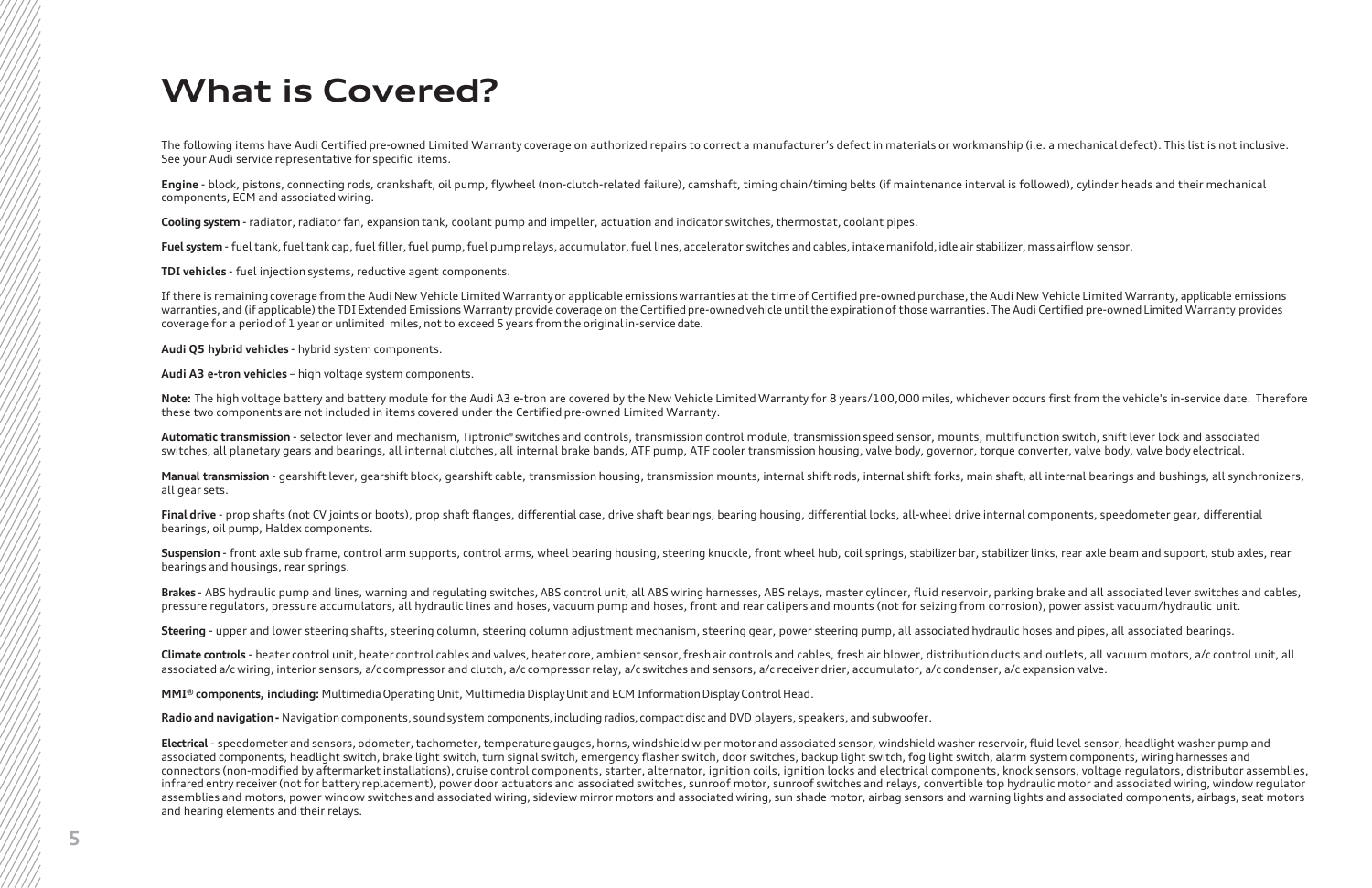### <span id="page-6-0"></span>**What is Not Covered?**

#### Repairs already covered by the Audi New Vehicle Limited Warranty (if such limited warranty is still in effect); this warranty is secondary to the Audi New Vehicle Limited Warranty.

**Tires** - Tires are not covered by this warranty but may be separately warranted by the tire manufacturer.

**Maintenance services and adjustments** - This warranty does not cover the cost of parts and labor involved in any scheduled maintenance service. This warranty does not cover the replacement of filters, oil, lubricants or fluids unless their replacement is a necessary part of warranty service on a covered component. This warranty does not cover wheel alignments and tire balancing, brake and clutch adjustments, or any mechanical adjustments that may become necessary as a result of normal use or wear and tear. Adjustments are minor repairs not usually associated with the replacement of parts, such as headlight adjustments.

**TDI vehicles** - This warranty does not cover the replacement of Ad-Blue in the absence of a defective component, nor does it cover damage due to intentional or unintentional misfueling including the use of bio-diesel or alternative fuels. Please refer to Manufacturer's recommended fuel guidelines in the Owner's Manual and the Warranty and Maintenance Booklet.

► If there is remaining coverage from the Audi New Vehicle Limited Warranty or applicable emissions warranties at the time of Certified pre-owned purchase, the Audi New Vehicle Limited Warranty, applicable emissions warranties, and (if applicable) the TDI Extended Emissions Warranty provide coverage on the Certified pre-owned vehicle until the expiration of those warranties. The Audi Certified pre-owned Limited Warranty provides coverage for a period of 1 year and unlimited miles after the pre-owned purchase, not to exceed 5 years from the original in-service date.

Wear items - This warranty does not cover any wear items, including, but not limited to, the replacement of clutch linings, brake pads, brake linings, brake rotors, windshield wiper blades, incandescent bulbs, fuses, worn seat covers, other trim and appearance items that wear as a result of normal use or deterioration, battery, exhaust systems, accessory belts and hoses that wear as a result of normal use. Audi of America, Inc. reserves the right to make changes on non-covered items without notice. Please check with your dealer for coverage on a particular item.

This warranty does not cover the replacement of any Q5 Hybrid System components or Audi A3 e-tron high voltage system components that wear as a result of normal wear or deterioration, driving habits or driving conditions.

Wear clarification - Your Audi technician is authorized to decide if a component is worn as opposed to having a factory defect. Warranty covers items that fail due to a defect in material and workmanship; warranty does not cover items that fail due to wear. Many components on your Certified pre-owned Audi will wear based on driving technique, exposure to elements or gradual normal deterioration. Items that have failed based on any one of these criteria are not considered to have a factory defect and would not be covered under your Audi Certified preowned Limited Warranty.

**Cost of maintenance services**: This warranty does not cover the cost of any maintenance services.

Damage, malfunctions, or symptoms due to failure to take vehicle to an authorized Audi Dealer upon discovery of a defect: This warranty does not cover damage, malfunctions, or symptoms due to failure to take the vehicle to an authorized dealer upon discovery of a defect in manufacturer's material or workmanship.

- ► Audi R8 only: Vehicle must be taken to an authorized dealer with the designation of an Audi R8 Certified Point or Audi R8 Service Point upon discovery of a defect in manufacturer's material or workmanship.
- Audi Q5 hybrid only: Vehicle must be taken to an authorized dealer with the designation Audi Q5 hybrid certified dealer upon discovery of a defect in manufacturer's material or workmanship.
- ▶ Audi A3 e-tron only: Vehicle must be taken to an authorized dealer with the designation Audi A3 e-tron dealer upon discovery of a defect in manufacturer's material or workmanship.

**Damage, malfunctions, or symptoms due to improper or lack of maintenance/repair and failure to comply with Audi standards:** This warranty does not cover damage, malfunctions, or symptoms caused by improper tools or maintenance/repair procedures including but not limited to consequential damage, repeat repairs/replacements due to incorrect diagnosis or improper repair/installation, failure to follow recommended maintenance and use instructions as set forth in the Owner's Manual and the Warranty and Maintenance Booklet. The owner must present copies of all maintenance performed on the vehicle at the time of service to avoid repairs from being denied.

**Damage, malfunctions, or symptoms due to misuse, negligence, alteration, accident or fire:** This warranty does not cover damage, malfunctions, or symptoms due to improper repair of the vehicle, improper installation of accessories including but not limited to alarm systems, tuning/performance-enhancing devices, remote starters, other audio components or communications equipment, intentional or unintentional misfueling, use of the vehicle in racing or competitive events or damage caused by accident, accidental fire, collision, or vandalism. This is not a complete list. Any alterations or installations performed on a vehicle are subject to review by an authorized Audi representative.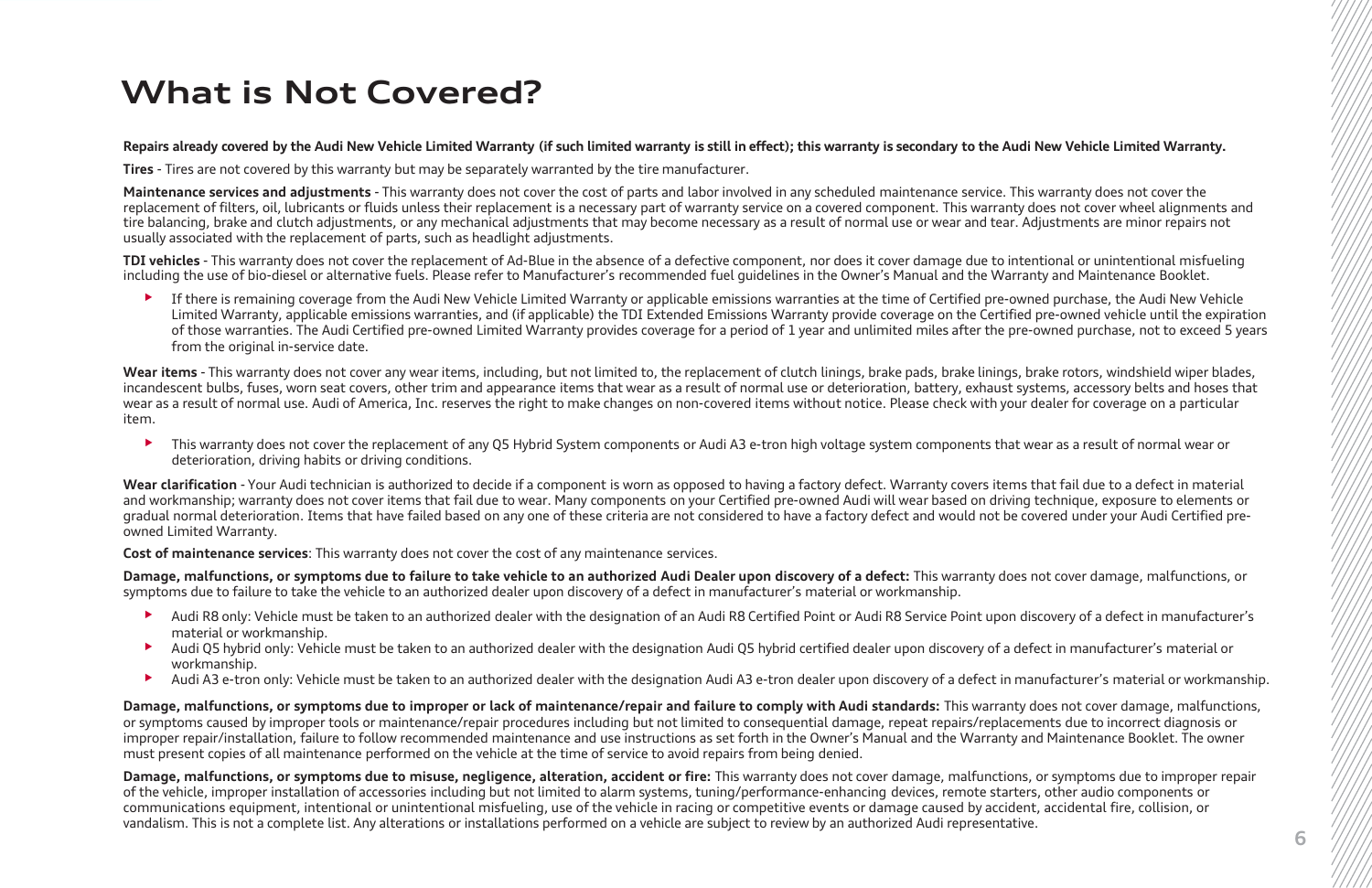**Damage, malfunctions,or symptoms caused by the environment:** This warranty does not cover damage, malfunctions, or symptoms caused by the environment, such as road salt, bird droppings, airborne industrial pollutants (e.g. acid rain) fire, weather conditions, floodwater, wind, tree sap, plant debris, or other similar materials or occurrences.

**Accessories, spare parts, and modificationsof your Audi:** A wide variety of non-genuine spare parts and accessories for Audi vehicles are availablein the market.You should know that Audi does not warranty these products and is not responsiblefor their performance, repair,or replacement,or for any damage they may cause to, or adverse effect they may have on, your Audi vehicle.Your Audi vehicle should not be modified with non-genuine Audi products. Modification with non-genuine Audi products could affect the vehicle's performance, safety, or durability, and may even violate government regulations. In addition, damage or performance problems resulting from the modification may not be covered under warranty. Audi willnot acceptany liability for any partsand accessories not approvedbyAudi.

#### **No warranty coverage/reimbursement exists for items/conditions including but not limited to:**

- The use of Audi Genuine Parts and Accessories not purchased from authorized Audi dealerships.
- Damage, malfunctions, or symptoms due to the use of non-genuine Audi parts and accessories.
- Damage, malfunctions, or symptoms due to used parts (except factory remanufactured parts).
- Damage, malfunctions, or symptoms caused by improper charging of the high voltage system (Audi A3 e-tron).
- Damage, malfunctions, or symptoms caused by improper storage or handling of the high voltage vehicle, including parking the vehicle for more than 24 hours when the ambient temperature is higher than 118 °F (48 °C) (Audi A3 e-tron).
- Noise, vibration, or cosmetic conditions (unless the noise, vibration, or cosmetic condition was caused by a defect in manufacturer's materials or workmanship).
- Deterioration caused by normal wear and tear.
- Aesthetic or design elements of the vehicle.
- Filters, oil, lubricants, or fluids, unless their replacement is a necessary part of warranty service, and fuel unless specified in Technical Service Bulletin or Campaign Circular.
- ► Unnecessary replacement of parts/units, unless written Audi policy states otherwise, such as replacement of an entire multi-piece kit when only specific components require replacement.
- Parts found to be damaged upon removing the packaging and prior to installation on a vehicle. Parts used in any application for which it was not designed. Any related labor diagnosis of a component that is not covered.
- Cleaning and detailing except if part of an existing labor operation.
- Shop supplies, including but not limited to cleaning solvents, shop towels, uniforms, gloves, generic gasket material including sealants, common lubricants, batteries for test equipment, hazardous material disposal fees, fasteners not included in a valid warranty repair, tie straps, duct tape, electrical tape, masking tape and related items, aerosol glue, silicone, part cleaner and related items, clips, shop rags, and sand paper. Note: Although some items may carry an Audi part number, they are not reimbursable. Audi reserves the right to review, update and/or modify this list from time to time. Audi representatives have the right to make the final judgments on any disputed items.
- ► Towing and all other services provided by Audi 24-Hour Roadside Assistance.

#### **All warrantiesare voidedand willnot be reinstatedunder the followingcircumstances:**

- The vehicle identification number (VIN) has been altered or removed.
- The odometer has been altered or the actual mileage cannot be determined.
- An insurer reports the vehicle as dismantled, fire/flood damage, junk, rebuilt, reconstructed, salvaged, or declared a loss.
- The vehicle has been used in racing, competitive events, or livery cab service.
- The vehicle has been stolen or exported from the United States.
- ► The vehicle was used for prohibited commercial purposes. 1

#### **<sup>1</sup> Prohibited CommercialPurposes:**

Prohibited Commercial Purposes are services performed using Covered Vehicle for hire which include but are not limited to: hauling, construction, pickup and/or delivery service, daily rental, carrying passengers for hire (taxi, limousine, or shuttle), ride hail or ride share (including but not limited to Uber, Lyft and Sidecar), towing or road services, government/ military use, law **7** enforcement, fire, ambulance, or other emergency services, snowplowing, company pool use, or if the Covered Vehicle is registered to a business where it can be used by multipledrivers.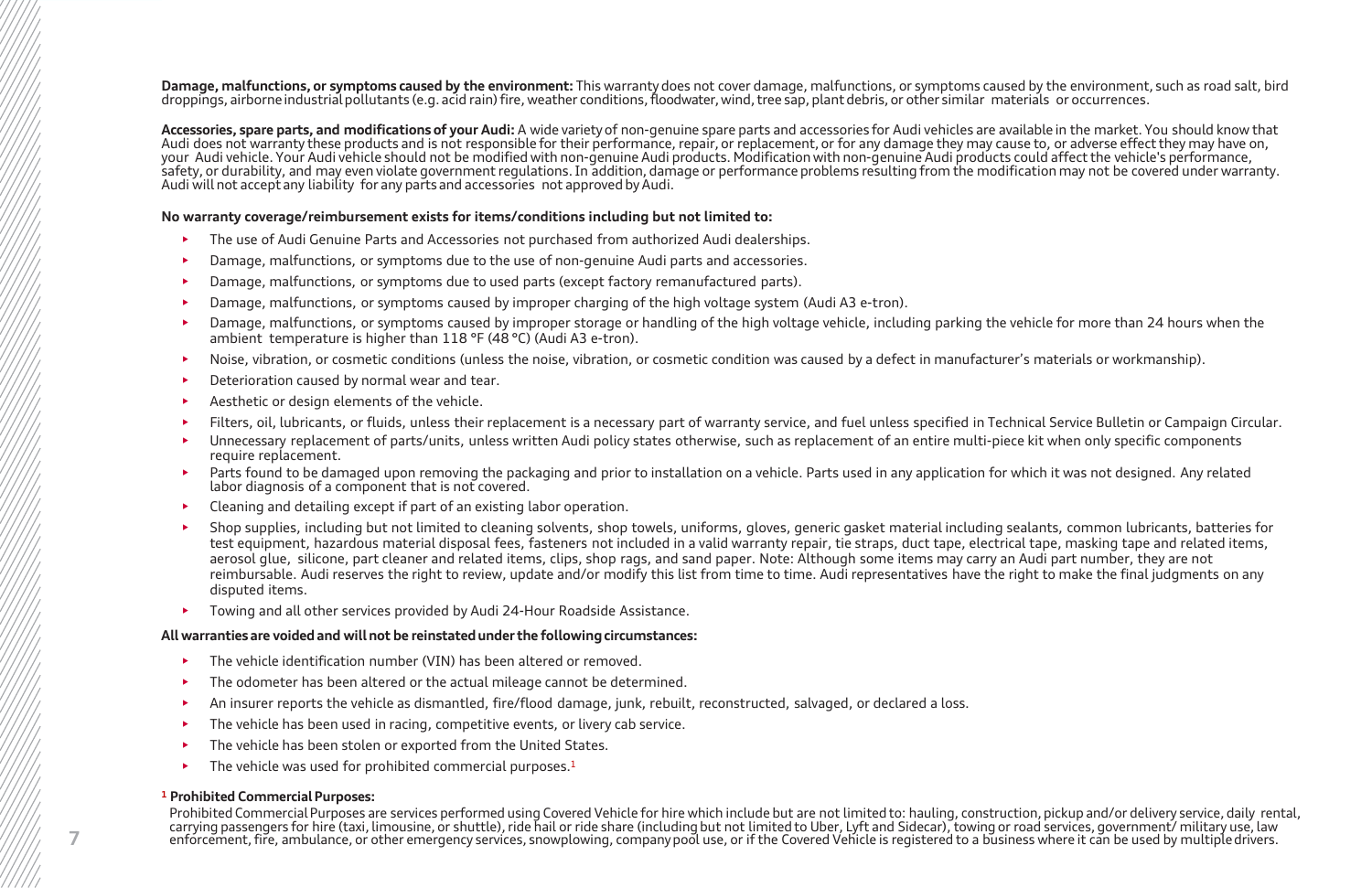## <span id="page-8-0"></span>**Exclusion of Incidental and Consequential Damage**

**This warranty does not cover any incidental or consequential damage, including loss of value of the vehicle, lost profits or earnings, or outof-pocket expenses for substitute transportation or lodging. Please refer to Audi 24-Hour Roadside Assistance benefits for coverage regarding transportation and lodging.**<sup>1</sup> **Some states do not allow the exclusion or limitation of incidental or consequential damage, so this limitation or exclusion may not apply.**

**This warranty gives the owner specific legal rights, and the owner may also have other rights that vary from state to state.**

### **Warrantor**

This warranty is issued by Audi of America, Inc. for vehicles registered in the U.S. This warranty does not apply to Audi vehicles, or parts and accessories, not imported or distributed by Audi into the U.S.

Additional warranty information may be obtained by telephoning Audi Customer Experience at 1.800.822.2834. Customers owning an A8 or R8 may call 1.866.892.2834 for assistance. Customers owning the A3 e-tron may call 1.844.573.8766.

### **Transfers**

► **Attention Owner:** The Audi Certified pre-owned Limited Warranty is transferable prior to expiration. Certified pre-owned vehicles sold through an authorized Audi Dealer in the United States include a Certified pre-owned Limited Warranty that is eligible to be transferred from private owner to private owner. 2

**This vehicle must meet current Audi Certified pre-owned guidelines for transfer eligibility as stated on the Audi Certified pre-owned Limited Warranty Transfer Application form.**

To download a transfer application form, please visit [www.audiusa.com/certified-pre-owned](http://www.audiusa.com/certified-pre-owned). To obtain a form via mail or if you have questions, please call 1.800.822.AUDI (2834).

Upon the sale/purchase of this vehicle, the Audi Certified pre-owned Limited Warranty Transfer Application form and supporting documentation must be completed, notarized, and returned within 30 days to the address below.

► **Audi of America, Inc.** Attn: Audi Warranty Department - CPO, 3800 Hamlin Road, Auburn Hills, MI 48326

<sup>&</sup>lt;sup>1</sup> Roadside Assistance provided by a third party.

<sup>&</sup>lt;sup>2</sup> See rules pertaining to warranty coverage detailed within this guide.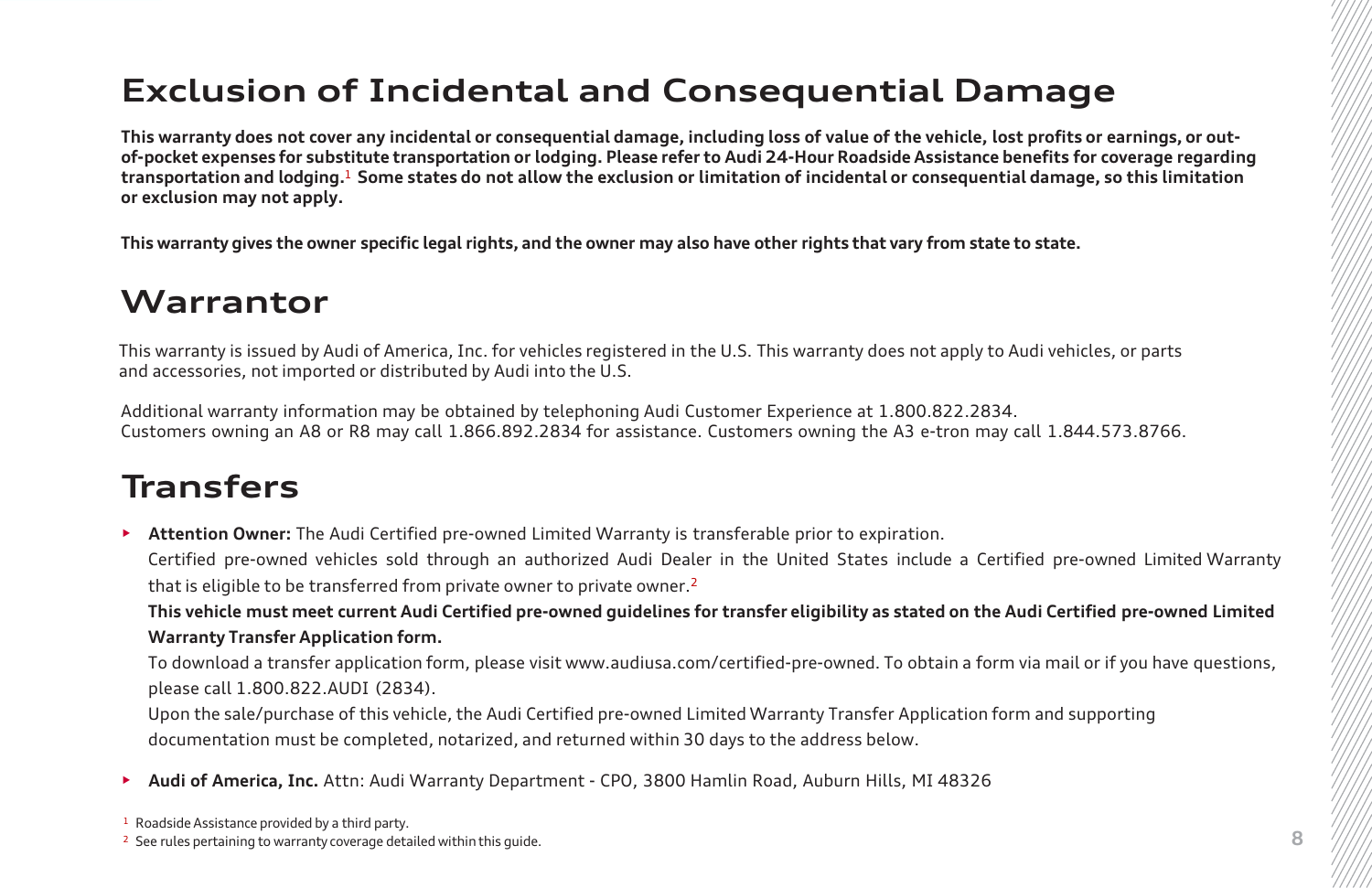## <span id="page-9-0"></span>**24-Hour Roadside Assistance**<sup>1</sup>

You will receive your membership kit about four weeks after the purchase of your Certified pre-owned Audi. The Audi 24-Hour Roadside Assistance Program offers the following services:

- ► Towing to the nearest authorized Audi dealership or authorized facility in the event of disablementor collision
- ► Battery jump-start
- ► Lock-out service
- ► Fuel-delivery service
- ► Emergency extrication service

► Flat tire service

### **ASF® Aluminum Frame Repairs**

Audi Vehicles containing aluminum design and construction (including but not limited to A8, R8, TT, including S/RS variants) demand that repairs to the body and space frame, which become necessary as a result of collision or other damage, be performed at an Audi approved Aluminum Collision Repair Facility that is authorized by Audi to perform these repairs (your Audi dealer can tell you if any damage requires particular attention to aluminum componentry).

If your Audi has been in an accident and cannot be safely driven, and is within the New Vehicle Limited Warranty period, Audi will transport the vehicle free of charge from your selling/service dealer to the nearest Audi approved Aluminum Collision Repair Facility; and once repaired, will return the vehicle to your Audi dealership. Ask your authorized Audi dealer for details. For Audi R8 vehicles, the authorized Audi dealer must also have the designation of an Audi R8 Certified Point or Audi R8 Service Point.

While you may elect to take the vehicle to a non-approved Audi repair facility at your own expense, Audi will not accept liability for any damages or incorrect repairs, including corrosion, resulting from aluminum body and space frame repairs that are not performed in accordance with Audi-specified procedures.

### **Contact the 24-Hour Roadside Assistance Center**

Due to technical differences and unique towing requirements, Audi A8, S8, and R8 vehicles have a separate toll-free number for 24-Hour Roadside Assistance.

> **24-HourRoadsideAssistance 1.800.411.9988**

**24-Hour Roadside Assistance** (A8, S8, and R8owners) **1.866.478.3456**

To obtain service, you must provide the following information:

- **1. Your VIN (Vehicle Identification Number)**
- 2. Year, model, color and license plate number about which you arecalling
- 3. Area code and phone number you are calling from
- 4. Exact location of your vehicle (street address and nearest intersection)
- 5. Type of service required or brief description of the problem

<sup>1</sup> Roadside Assistance provided by a third party.

**9**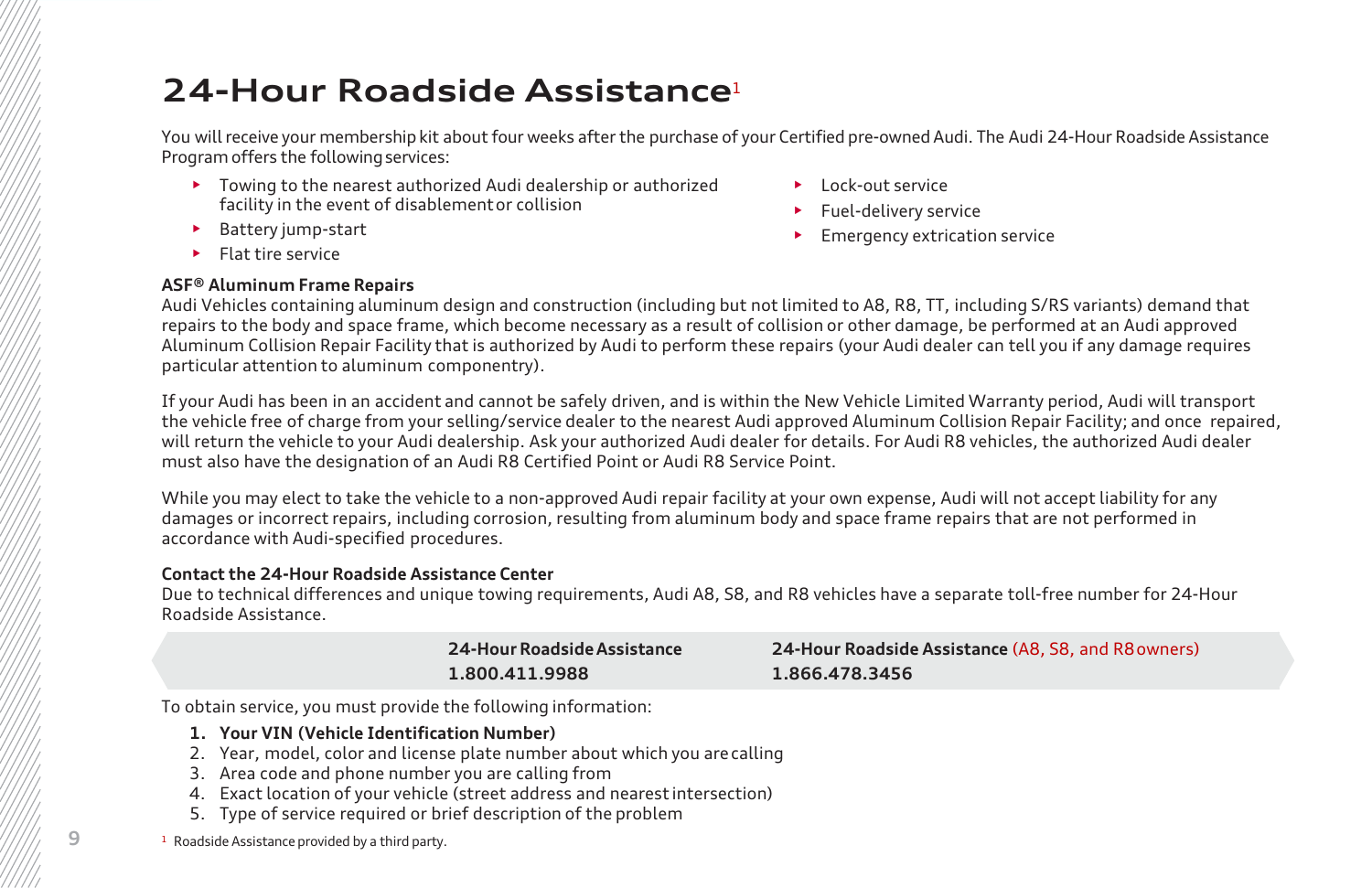## <span id="page-10-0"></span>**Recall / Service Campaign Lookup**

Audi encourages owners to check the recall status of their vehicles any time by using the Recall [/ Service Campaign Lookup](http://web.audiusa.com/recall/) found on [audiusa.com.](http://r20.rs6.net/tn.jsp?f=001KbAGmIU3R8_M3SX9KbcGVVavZhRCOt-BN7z2zEYeJev6efIuZa-xOboab1vYZfzpgosg65HiwTb86SvGScHiH17tf06FVn5wqUWBzLrTb8QMEzrRbhtbuaGpXhzkNKL2qrgc34XYCK1Qy7iBTWdCgA==&c=2WtJ0EyycVLS5aH32JhW4rcC3T-XpGY-3xEDggB5KE-HLcER3O0tPw==&ch=vK_Q0Tedjg-foRv_etgmlTUNg9Wg-CEuez3hcgHLHqvi4hMCZikfFQ==) If you should have any questions regarding your vehicle, please contact **Audi Customer Experience** at **1.800.253.2834**.

## **Audi USA®**

### ► **[audiusa.com](https://www.audiusa.com/)**

As an Audi driver, we encourage you to discover the features and offerings of audiusa.com. In just a few clicks, you can find answers to frequently asked questions, review the features and specifications of any vehicle model and shop the Audi collection store for accessories for you and your new vehicle. Our in-depth model configurators allow you to build your next Audi. Additionally, you can browse special offers, new products and upcoming events. Audiusa.com ensures there's no better way to enhance your Audi ownership experience.